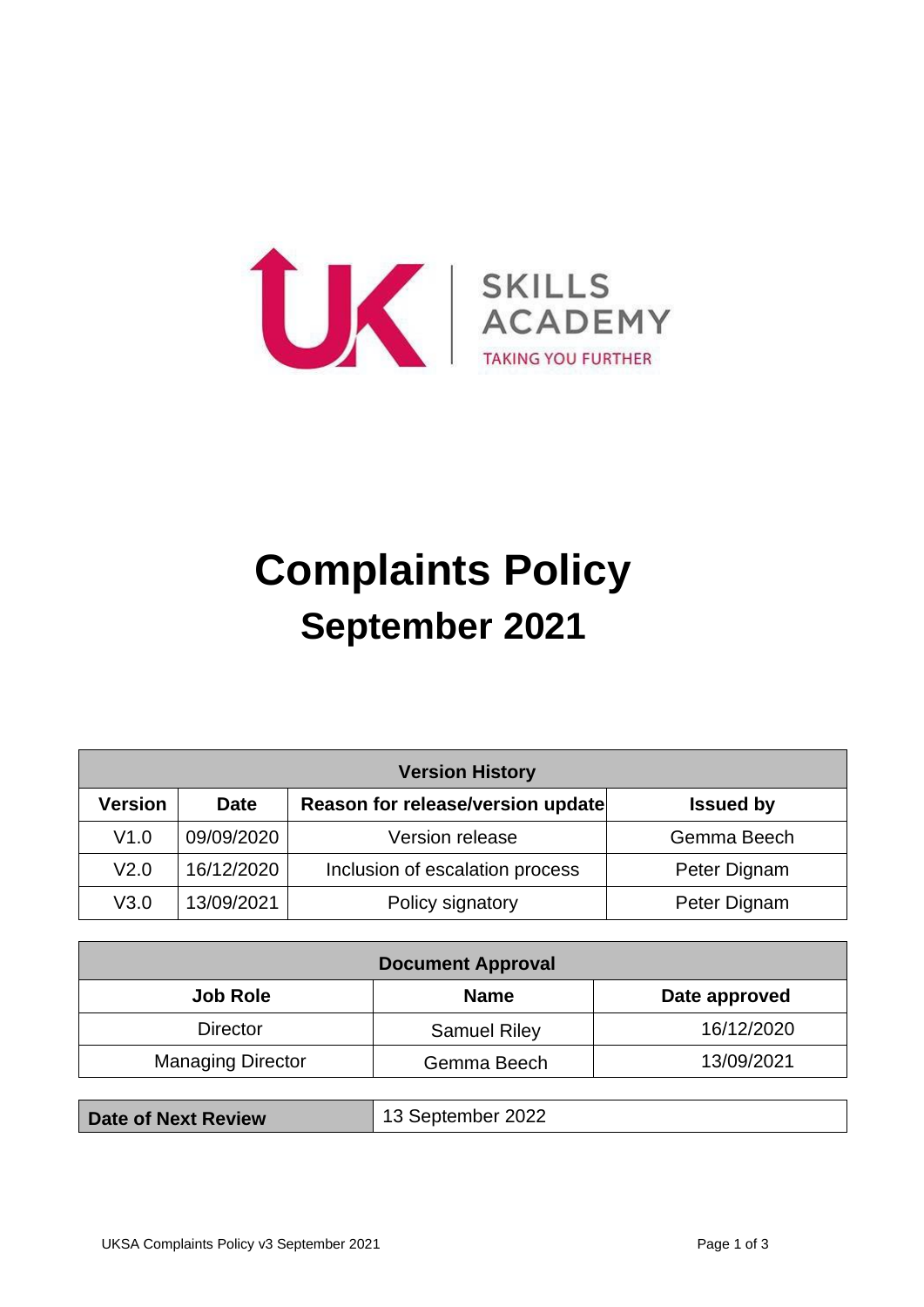## **1. Purpose**

UK Skills Academy (UKSA) is committed to providing the best possible service that we can. We recognise that sometimes apprentices will feel that they have cause to complain about the service they have received, therefore we encourage all feedback from apprentices, including complaints, and have developed a Complaints Policy and an associated Complaints Procedure.

UKSA Complaints Policy explains our broad approach to handling all complaints. Our complaints procedure provides clear information on how individual complaints will be handled.

Reports relating to complaints will be responded to in accordance with our policies and procedures. If you are not satisfied with the way we have handled your complaint, this will be dealt with as a failure of service under the terms of our Complaints Policy.

The Senior Leadership Team and all those in managerial or supervisory roles are responsible for developing and encouraging good apprentice care handling practice within their teams.

Compliance with the Complaints Policy is the responsibility of all members of the Company who deal with apprentices.

## **2. Aim**

UKSA aim to resolve complaints quickly, fairly, and effectively. We will:

- Aim to put things right quickly for our apprentices when they go wrong
- Keep our apprentices informed of the progress of their complaint and the results of any investigation
- Seek to learn from each complaint to improve future performance
- Set performance targets for responding to complaints and monitor our performance against these targets
- Advise our apprentices of their right to appeal if they remain dissatisfied aftertheir complaint has been through all stages of the internal complaints procedure

#### **3. What is a complaint and how to raise a complaint**

A complaint is a statement of dissatisfaction about a situation / service. If you are unhappy with the service provided by UKSA, whether it is the learning experience, assessment, the support you are receiving, about staff or the organisation itself; we promise to take your complaint seriously and treat it as confidential. We also aim to resolve your complaint as speedily as possible.

If you have a complaint, for example, if you feel that you have received the wrong grade for an assessment, or you disagree with an examination result, you should use the relevant End Point Assessment Organisation (EPAO) / Awarding Organisation's (AO) appeals procedures, which we can advise and support you on. For all other issues and grievances, use this complaints procedure.

We welcome the receipt of compliments and complaints because they help us improve the service we provide, both for you and others. We are also interested in your ideas for improving our services. We use the information you provide to continuously improve our service. Passing on personal information about you and others is protected under GDPR.

If you wish to raise a complaint, make us aware as soon as possible, we can then work with the relevant parties to put things right immediately.